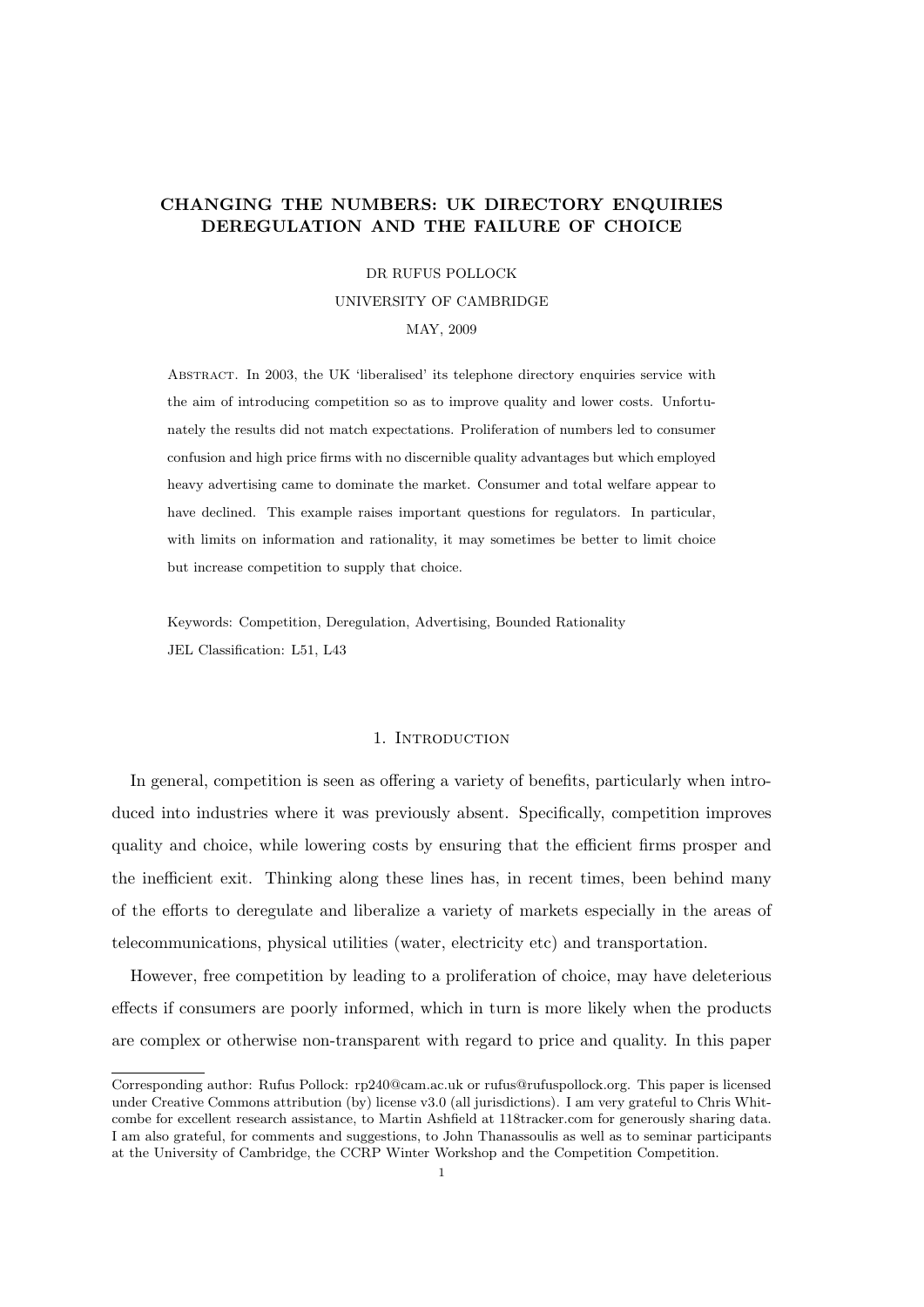we look at the experience of the directory enquiries market in the UK which was opened up to competition in the early 2000s. We are fortunate here, thanks to the efforts of the regulator, in having an excellent dataset available, giving information on the number of providers, their price, qualities and market shares. This data permits us to examine directly the impact of liberalization and, in particular to ask and answer, two related questions: a) did the 'best' firms win, that is those on the price-quality frontier? b) was consumer and/or total welfare improved by the change?

As we shall see below the answer to both questions is: no. The data clearly indicates that the directory enquiries market was rapidly dominated by providers who were among the most distant from the price-quality frontier. Moreover, these firms offered a service which was worse, on a price-quality basis, than that offered by the previous incumbent and, as such, liberalization reduced welfare. A major factor explaining this outcome is the high advertising expenditure observed. With different directory enquiry numbers hard to remember (and their associated price-quality even more so), it appears consumers ended up basing their choice on simple recall which in turn was largely determined by advertising.

Thus the directory enquiries market provides one clear example of how things can 'go wrong'. It demonstrates that, in some circumstances, more competition, and hence more choice, may not always be better. Here, competition did not lead to consumers paying less for a better quality or more appropriate service. Instead, thanks to the effect of advertising, the firms with the highest market share offered services that were worse than competitors while being almost twice as expensive.

Hence, though it is clear that liberalization can deliver large efficiency savings (see e.g. Newbery and Pollitt (1997)), we would argue, similarly to other recent work such as Cronqvist and Thaler (2004); Thaler and Sunstein (2003); Hedesstrom (2006); van Rooij et al. (2007), that careful attention must be paid to the behavioural limitations of consumers when designing market and regulatory frameworks.<sup>1</sup> In particular, it is important to keep in mind that one can have competition both 'in' and 'for' the market.

<sup>&</sup>lt;sup>1</sup>Also relevant, though of a slightly different flavour, is work on search and switching costs. For example, Giulietti et al. (2005) look at consumer choice and switching behaviour in the UK Gas market over the deregulation period in the late 1990s. They find that many consumers stayed with the incumbent even if more expensive and that consumers explicitly state that they require substantial savings in order to switch. Based on this they argue that the incumbent still retained considerable market power despite deregulation and the associated increase in competition in the market.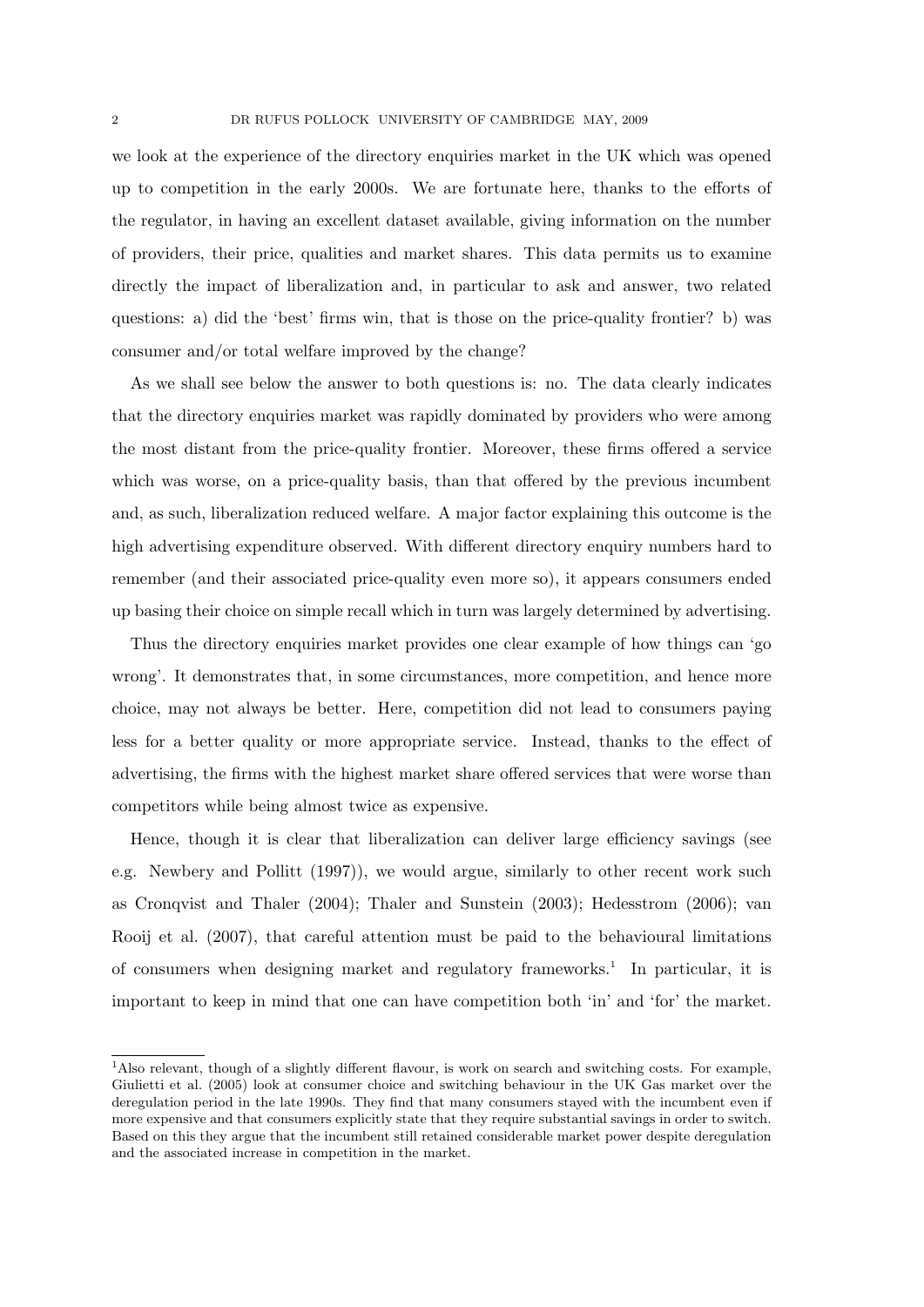In some circumstances the 'for' option, which combines a limitation of choice with the cost efficiencies of competition, may be the better one.

### 2. Background

Telephone directory enquiries is a phone service by which users can obtain information such as a specific telephone number or address of a residence or business. In December 2002 the UK telecommunications regulator OFTel (later renamed to OfCom), citing exactly the kind of benefits of competition previously mentioned, implemented a liberalization of the directory enquiries (DQ) market.<sup>2</sup> Prior to this point the service had been provided on two numbers (192 and 153) by the incumbent firm (BT) under quality and price regulation. Following liberalization, and in line with expectations, there was a large wave of entry by new firms. These new providers were allocated numbers of the form 118xxx (i.e. 118 followed by another 3 digits).<sup>3</sup> These new services were initially run in parallel with the legacy 192/153 numbers but after approximately 8 months, on 24 August 2003, the 192 and 153 numbers were switched off, and BT used its new 118 500 number.

## 3. Competition, Price and Quality

Liberalization resulted in a very high level of entry. In fact DQ numbers proliferated to such an extent that it is difficult to establish the exact number of providers. In 2005, it was estimated that there were over 200 numbers in operation run by around 70 companies, many of which were very small.<sup>4</sup>

However, despite the large number of participants, the market was rapidly dominated by two firms and their associated numbers. These two firms were 'The Number' with 118 118 and BT (the former incumbent) with 118 500. Between them, by November 2004 which was just 11 months after deregulation and 3 months after the original DQ numbers were switched off, these two firms had approximately 67% of the market with around 41% of callers used 118 118 and 26% used 118 500. Full market share data for all firms with

<sup>2</sup>Details of the rationale and evidence are summarised in National Audit Office (2005)

<sup>3</sup>These new suffixes were allocated by a form of lottery. To perform the allocation by a lottery and not an auction was another of errors made by OfTel as it resulted in entry by several bidders whose aim was simply to extract the surplus from a good number. For example, Leaf Telecom, which won what was considered to be the most desirable suffix (118), immediately sold it for £2 million to The Number. <sup>4</sup>One directory enquiries provider, Gay-Lo Directories (118 453), operated from a hut behind the reception area of a kennels in Windsor.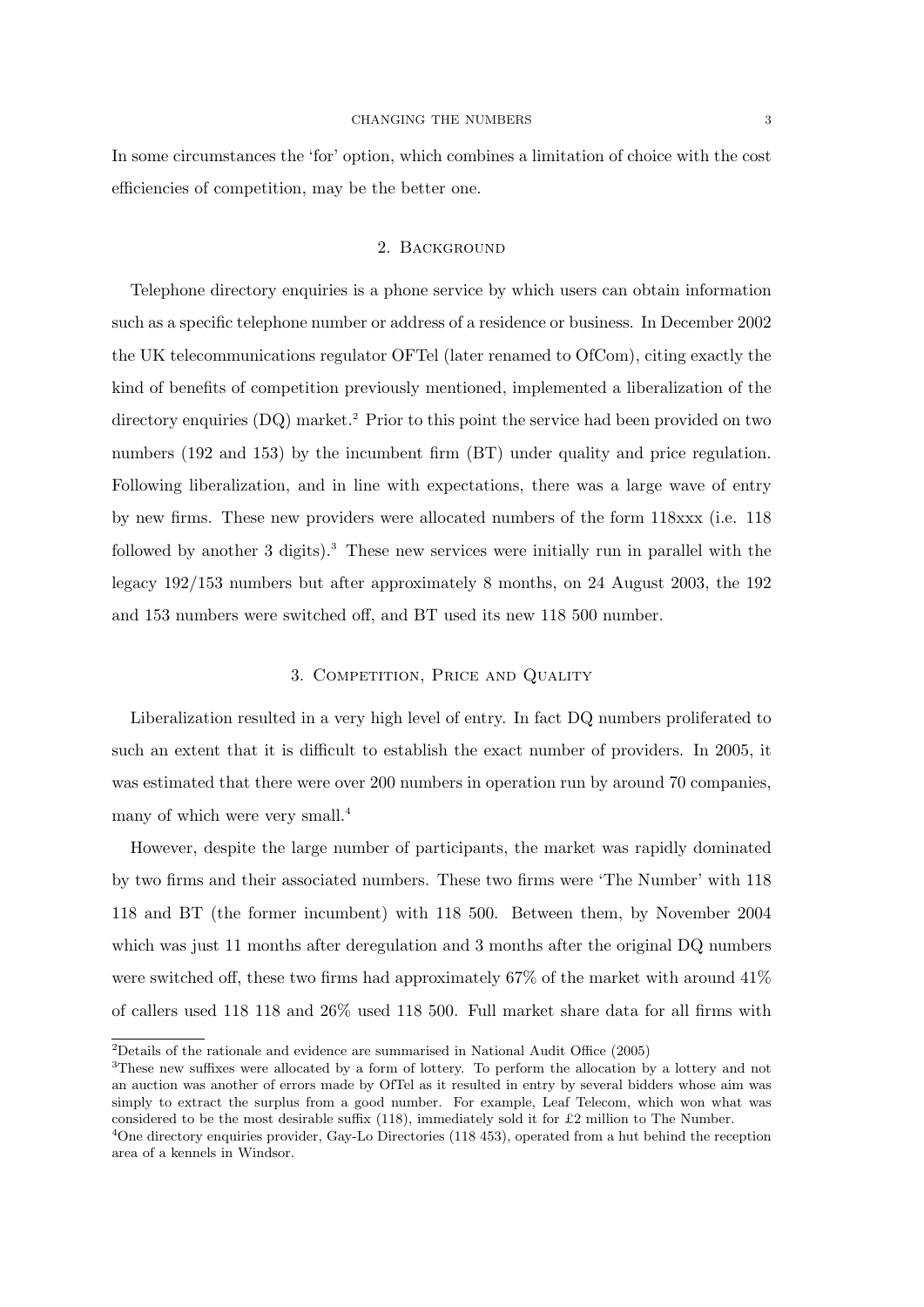at least  $1\%$  market share in 2005 is presented in Table  $1<sup>5</sup>$  As this shows the position in November 2004 was little changed a year later with the top two numbers still having two-thirds of the market. These two firms were also well out ahead of the rest of the pack: the next largest provider only had around 5% of the market in November 2004 and 6% a year later.<sup>6</sup>

| Number              | Operator                | Mar 2004 | Nov 2004 $ $   | Nov 2005       |
|---------------------|-------------------------|----------|----------------|----------------|
| 118 118             | The Number              | 39       | 41             | 42             |
| 118 500             | <b>BT</b>               | 18       | 26             | 26             |
| 118 000             | Orange                  | 3        | 5              | 3              |
| 118 800             | Directory Enquiries UK  |          | $\overline{3}$ | $\overline{4}$ |
| 118 247             | Yell                    | 1        | 3              | 6              |
| 118 811             | The Number              |          | $\overline{2}$ | $\overline{2}$ |
| 118 888             | Conduit                 | 5        | $\overline{2}$ |                |
| 118 111             | Onetel                  |          | $\overline{2}$ | $\overline{2}$ |
| 118 180             | Telewest                | $\theta$ | $\overline{2}$ | $\overline{2}$ |
| 118 878             | <b>NTL</b>              | $\theta$ |                | 1              |
| 118 747             | UK Directory Assistance | $\theta$ |                |                |
| 118 511             | <b>British Gas</b>      | $\theta$ |                |                |
| 118 114             | Opal Telecom            | $\theta$ |                |                |
| 118 321             | Tesco                   | $\theta$ | 1              |                |
| 118 212             | Maureen                 | $\theta$ | 1              | 1              |
| 118 770             | Telewest                | $\theta$ | $\theta$       | $\mathbf 1$    |
| Other (Unaccounted) |                         | 31       | 8              | 5              |

Table 1. Percentage Market Shares of DQ Providers 2004-2005

Having established the distribution of market shares, in particular, the existence of these two dominant firms, we can now address the central issue of how usage of DQ services, as measured by market share, corresponded to their price (and quality). The basic pattern is shown in Figure 1 which plots DQ numbers in cost-accuracy space with the size of the circles indicating market share.

Two basic features are immediately obvious from this plot. First there does not appear to be any clear association between price and market share and certainly none between lower prices and higher market share. In fact, the two numbers with the largest market

<sup>5</sup>For details of how this and other figures were obtained see the appendix.

<sup>&</sup>lt;sup>6</sup>Though it is noteworthy that the Nov 2005 third-place firm (118 247) had grown consistently – perhaps as a result of the promotional spillovers derived from being operated by the UK's main yellow-pages provider 'Yell'.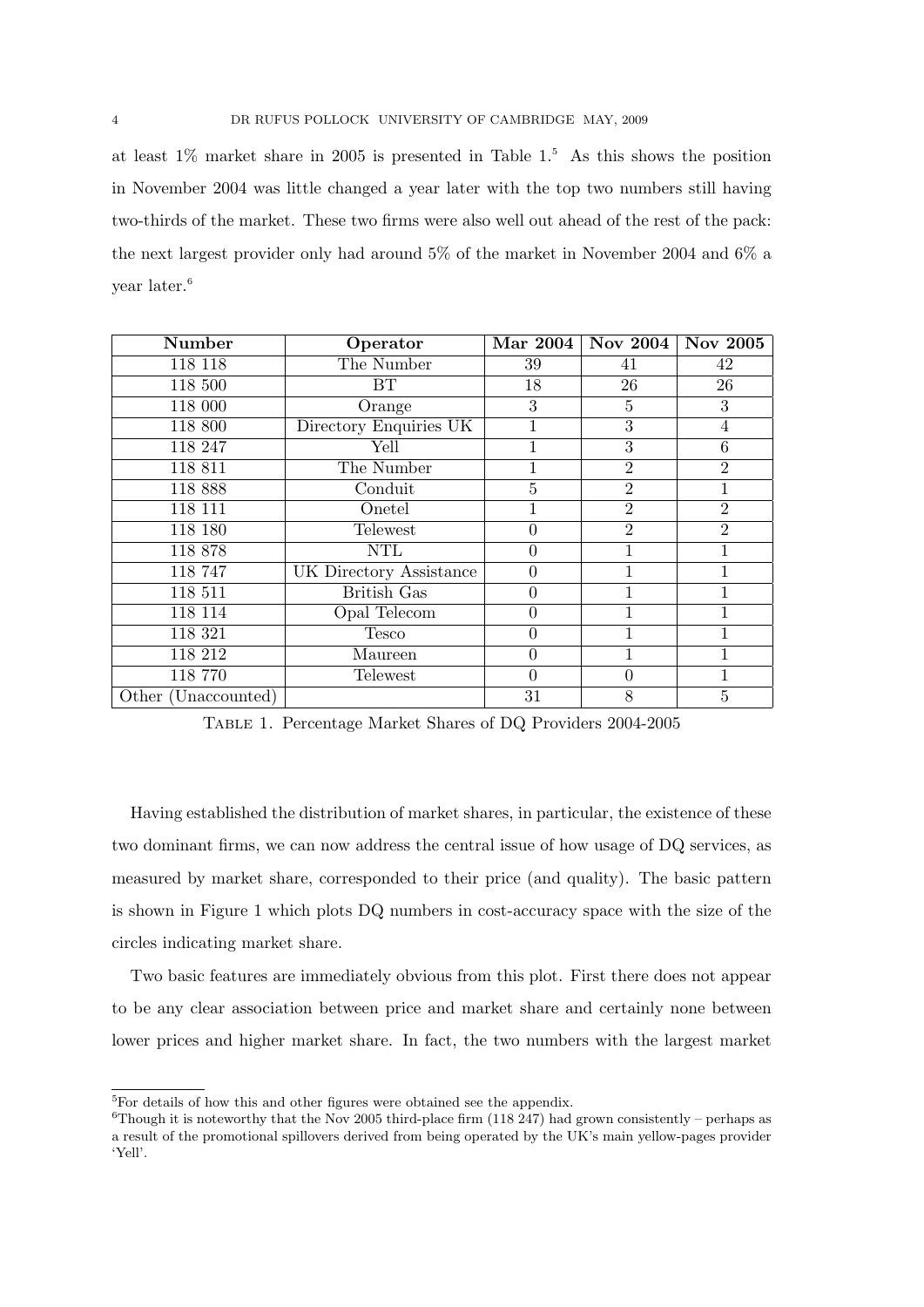

Figure 1. DQ Numbers Costs and Accuracies. Market share is indicated by the size of the circle (the very smallest circles correspond to providers whose market share is unknown – but below  $1\%$ ). To increase readability only the last 3 digits of the DQ number are shown.

share are amongst the most expensive. Furthermore, the differences in price are substantial: the most expensive numbers (which includes the largest) are almost twice as costly as the cheapest numbers.

Second, there is no clear relationship between price and accuracy (this is confirmed by a basic regression). Thus, it does not appear that higher prices can be explained on the grounds of higher quality in the form of better accuracy. It is also important to to emphasize that a) accuracy varies within a fairly narrow band with the worst performing firm (118 500) having an accuracy of 82% and a maximum of around 95% (with the maximum possible obviously being 100%) b) this small variation in mean accuracy must be considered in the context of relatively large variances (due to limited sample sizes – see appendix for more details).<sup>7</sup> Taken together these mean one cannot reject the null

 $7$ Not only is this variation due to the sample within years but there is some degree of variation across the 3 sample periods for which data are available. For example, 118 500 (BT) though having a rather low score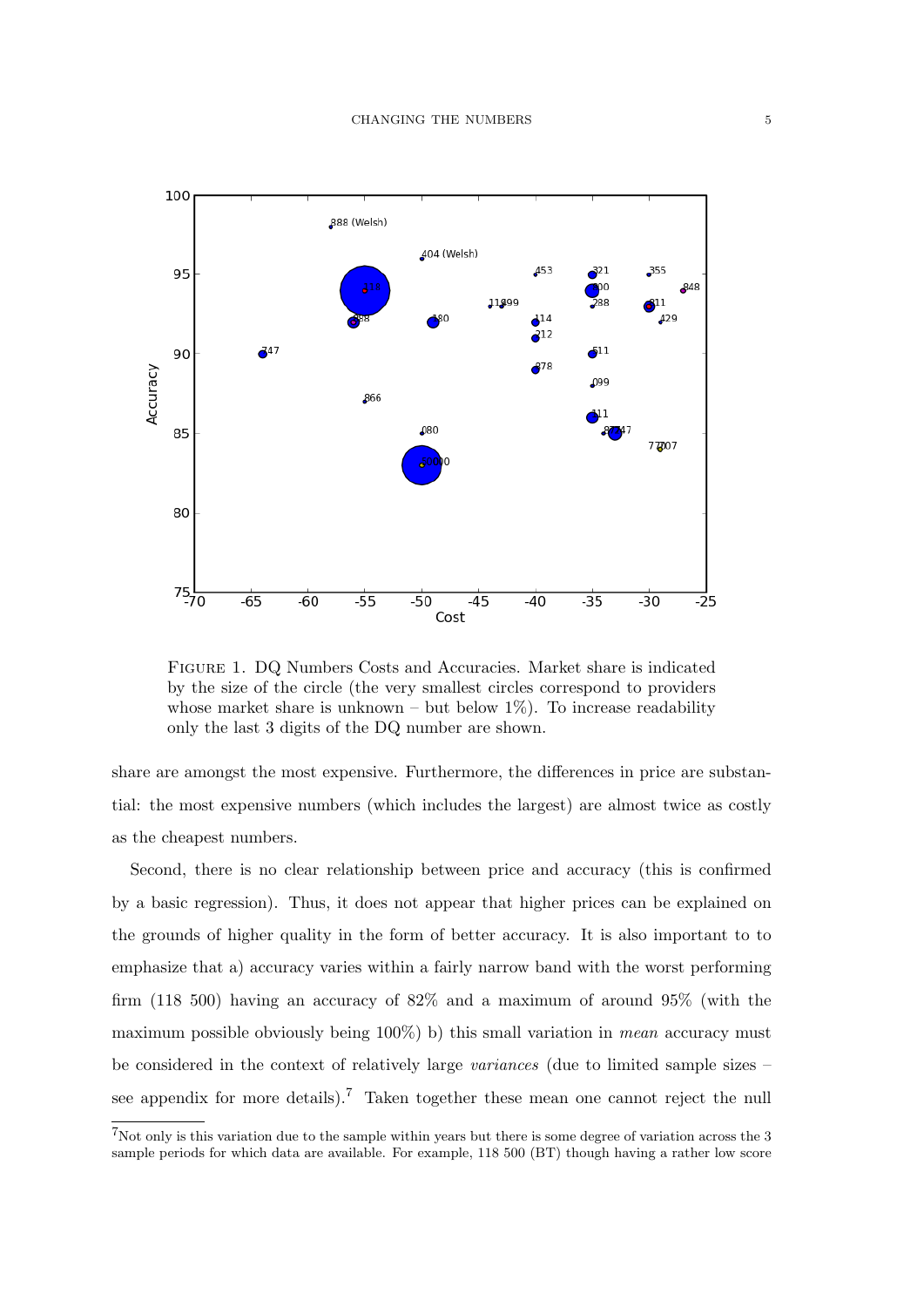hypothesis that the firms actually have the same accuracy level. This reinforces the point that that one can attribute the large variations in price to variations in quality.

We also possess data on another aspect of quality: the time taken to answer calls. This data is illustrated by Figure 2 found in the appendix. This also shows, if anything, a positive relationship between price and length of call (cheaper numbers provide information faster and vice-versa). This is partly to be expected since price partly depends on the length of the call since tariffs generally have some variable component (though 12 of the DQ providers at this point in time, including many of the cheapest, did operate a flatfee service). Thus, again, taking into account quality does not materially alter the basic ranking of firms on the simple basis of price.

Lastly, we have one rather nice piece of evidence which strongly supports the contention that price differences are not driven by differences in quality of service. Three providers, including the operators of the two most popular numbers, operated more than one number. These providers were: The Number (118 118 and 118 811), BT (118 500 and 118 707), and Conduit (118 888 and 118 848). These number 'pairs' are highlighted on Figure 1 and 2 using coloured dots.

What immediately jumps out of this comparison is that for any 'pair' of numbers operated by the same firm quality (accuracy and time taken) were almost identical but the prices charged were very different – and always higher for the more popular number.<sup>8</sup> For example, The Number's 118 118, the most popular service with 41% market share, had identical quality to same firm's 118 811 service (2% market share) but was almost twice as expensive: 55p versus 30p!

This is the very inverse of what we would expect, at least in a world of informed consumers: the best (i.e. cheapest on a quality-adjusted basis) firms should get most (or all) users. DQ services are, in essence, perfect substitutes – in the case of 'pairs' we have two services that we can be almost certain perfectly matched in all aspects except price. Yet we find that it is *more* expensive services that have by far the majority of the market!

of 83 in November 2004 (as shown in the diagram) scored 93 in March 2004 and 89 in November 2005 (the corresponding values for 118 118 were 90, 94, 93).

<sup>&</sup>lt;sup>8</sup>It is likely that infrastructure (call-centres etc) providing the service underlying a given number would be common across providers in which case similarity in quality across 'pairs' is exactly what we would expect (unless the provider intentionally chose to manipulate it, for example for price discrimination reasons).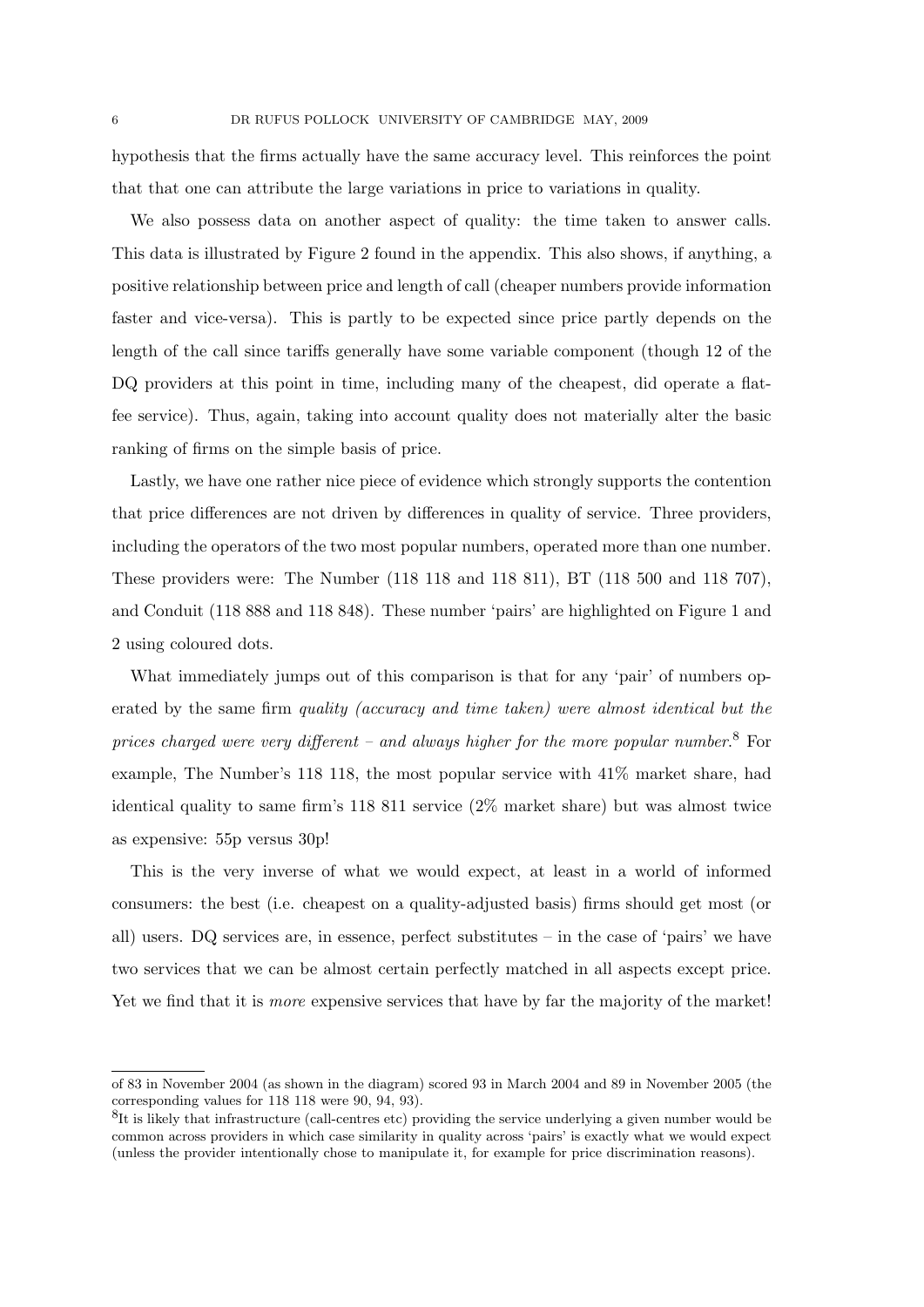3.1. Advertising, Information and Consumer Choice. In the previous section we established that the DQ market is unusual in that 'worse' (i.e. more expensive) firms have larger market shares. In this section we explore briefly why this might be.

The obvious answer is that this outcome occurs because consumers are not informed about a) the different DQ services available b) the attributes of these different services. This intuition is borne out by the data collected by the regulators in their reviews of the DQ market.

For example, OfCom and ICSTIS (2005) p.7 onwards summarizes the results of surveys of consumer awareness and usage of 118 numbers. These surveys clearly show that unprompted (and even prompted) awareness of DQ numbers is very low, with only two services having awareness levels above 1 or 2% (these two being, as one might expect, 118 118 at  $41\%$  and 118 500 at  $17\%$ ).<sup>9</sup> With such low levels of awareness of the services on offer it is not surprising that competition does not have the desired effect.

Moreover, the close correlation of awareness and market share suggests that usage may be driven by consumer's simply using the number they know rather than any process of informed choice. Of course the direction of causation could run the other way: from usage to awareness. However, phone numbers, especially ones used rarely are difficult to remember. As such it is likely that, for any individual consumer, it would not be worth the effort of researching and then remembering several (or even one) DQ number. If this is so consumers, when they do make use of a DQ service, will fall back on what they happen to remember at that moment and this in turn will largely be determined by factors such as how easy-to-remember a number was and the level of advertising for the service.

This fits with the evidence available. Advertising expenditure post-liberalization appears to have been significant and correlated with market share. For example, in the year of launch (2003) The Number spent around £15 million with BT spending £10 million, and The Number's high level of expenditure continued into following years with expenditures of at least £10m in both 2004 and 2005.<sup>10</sup> We also have direct information on the

 $^{9}$ Usage of DQ numbers generally has dropped since liberalization (OfCom and ICSTIS, 2005)[Figure 2, p. 9]. This could, of course, be for several reasons, especially the increasing availability of online alternatives. Nevertheless, it is interesting to note that when consumers were asked as to why their usage of DQ services had diminished the top two reasons were cost (cited by 51%) and difficulty of remembering the new numbers (cited by  $16\%$ ).

<sup>10</sup>Exact advertising budgets are hard to come by. ThinkBox, who developed the initial advertising campaign for The Number, state that their budget alone was £11.5m (see http://www.thinkbox.tv/server/ show/ConCaseStudy.3). The IPA effectiveness awards in 2004 went to the agency who produced the 118 118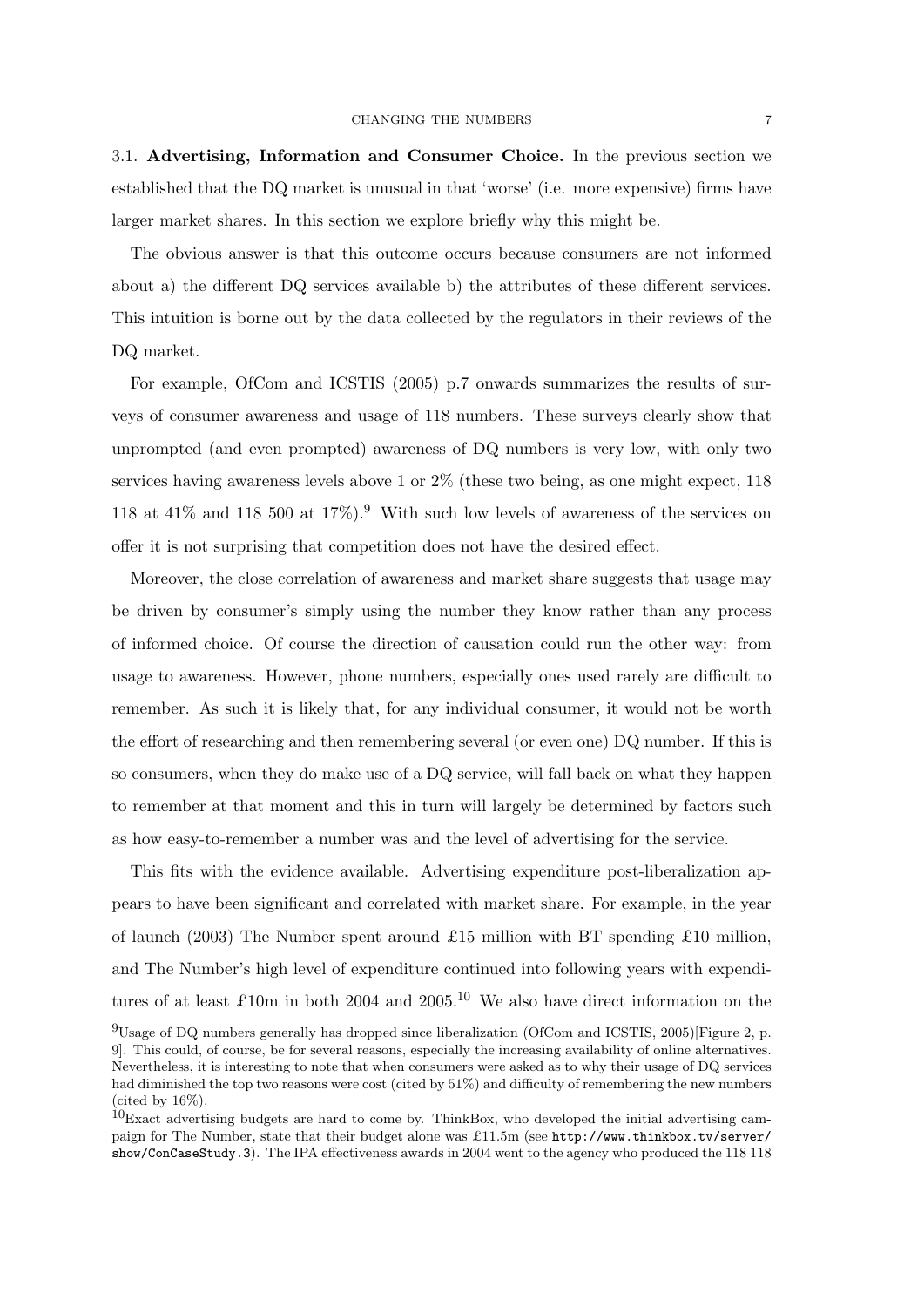reasons for consumer's choices from the aforementioned surveys. There consumers were asked why they had selected a particular DQ service (OfCom and ICSTIS, 2005)[p.9]. Amongst all options the most cited reasons were 'advertising recall' (25%) followed by 'ease of remembering the number' (17%). For comparison, many fewer users cited quality reasons such as the service being 'cheap'  $(3\%)$  or 'accurate'  $(2\%)$ <sup>11</sup>

These last statistics also suggest that, even where consumers know of a number's existence, they were unlikely to know its price and accuracy. In fact, there is good evidence that consumers were highly confused. Many users simply did not know the cost of calls and even in 2005 less than half (46%) of those surveyed were aware that costs varied across providers.<sup>12</sup> At least part of this confusion was due to the pricing structure of 118 services. As the regulators themselves acknowledge (OfCom and ICSTIS, 2006)[p.32]: "Calculation of the prices of DQ calls is complex and the information is not always readily available. Costs vary by DQ provider and by the network from which calls are made (both fixed-line and mobile networks). DQ providers have a range of call pricing structures which add further complexity to understanding and calculating the cost of calls."

This 'opacity' of the market, added to the basic difficulty of knowing and recalling a DQ number, had the effect in this industry of largely undermining the standard benefits of free competition. Increased choice equated not to cheaper services or services better adapted to consumer needs, but to confusion and uncertainty. Consumers fell back to default behaviours: using numbers that were easy to recall or familiar, and this was exploited by firms willing to spend large amounts on advertising in the knowledge that the market opacity would shield them price and quality competition.

campaign and cited an original £13.5m spend generating £45.5m in revenue (http://www.brandrepublic. com/Campaign/News/227139/IPA-Effectiveness-Awards-2004-Gold-Award---Number-118-118/). A Guardian news story from March 2005 quotes a total advertising expenditure to that point of around £50m. A Marketing Week story from December 2006 quotes The Number's communications director citing marketing expenditures of 10m, 12m and 15m (planned) in 2005, 2006 and 2007 http://www. marketingweek.co.uk/cgi-bin/item.cgi?id=54368. In 2005, Conduit, operators of the 118888 number, announced a £10m advertising campaign http://www.brandrepublic.com/Marketing/News/468525/. <sup>11</sup>94% of the consumers surveyed use only one DQ number and, of these, only one in ten say they have

used at least one other service (OfCom and ICSTIS (2005), p. 11). This provides further support for the view that consumers were not making particularly 'informed' choices.

 $12$ OfCom and ICSTIS (2006), p.31.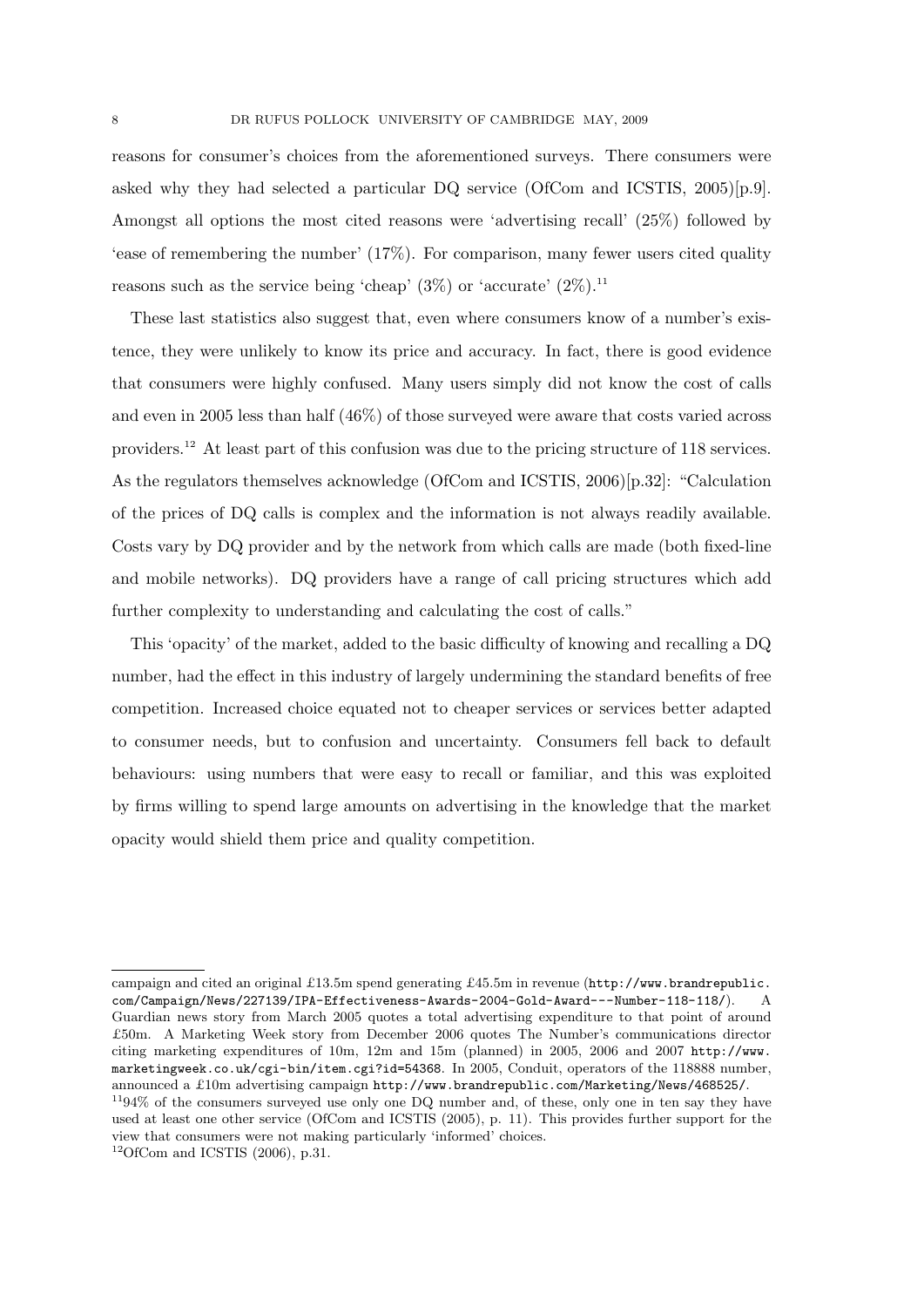#### 4. Welfare

In previous sections we discussed the observed market outcome post liberalization and the reasons for this. Here, we attempt to estimate the impact on welfare of the change. Welfare (consumer or overall) is the main outcome of concern for society and regulators. As such it provides the ultimate measure of success for any policy change including the market liberalization studied here.

We begin with consumer welfare as it was the putative benefits to consumers that was the primary justification for liberalization.<sup>13</sup> The aim is to calculate the welfare impact of deregulation by comparing outcomes pre-liberalization (192 service) to the situation in November 2004.

The price of the original 192 service was a fixed fee of 40p. Post-liberalization average price (taking account of market shares) was 50p in November 2004.<sup>14</sup> In line with the analysis above it would be useful to have quality as well as price information. OfTel, however, did not collect any data on the accuracy of the original 192 service. Nevertheless, it seems unlikely that it was worse than the majority of services considered here.<sup>15</sup> If this is so, then consumer welfare changes come down to a simple comparison of price and the only remaining piece of data we need is information on the volume of enquiries. Data from 118tracker.com places the average number of calls per day in 2004 at approximately 1.123m which equates to 410m calls annually. Assuming, for the moment, that volume was unchanged between 2002 (when 192 operated) liberalization resulted in a consumer welfare loss, due to increased in payments by consumers, of  $\pounds 41m$  a year, equal to 20% of the total DQ industry revenues of  $\pounds 205$ m.<sup>16</sup>

But what about volume changes?<sup>17</sup> If volume had increased then the previous figure might overstate welfare losses as new users of the service are generating welfare gains.

<sup>13</sup>Consumer welfare is also frequently given primacy over total welfare in setting regulatory policy.

 $14$ OfCom and ICSTIS (2005), p.39.

 $15$ There are several reasons for thinking this. First, the regulators do not mention any changes in quality – something one might expect them to have done if there had been an improvement. Second, the data from consumers surveyed in OfCom and ICSTIS (2005, 2006) indicate that consumers perceived no significant benefits in terms of quality from liberalization. Third, BT, who had operated the original 192 service, offered DQ services post-liberalization which provided fairly average levels of quality (accuracy scores of 93%, 83% and 89% respectively in the three periods sampled).

<sup>&</sup>lt;sup>16</sup>This figure does not allow for inflation. The UK Consumer Price Index rose by approximately  $2.1\%$  Q4 2002 to Q3 2004. Including this in price calculations would reduce the loss to £37.6m.

 $17$ Even if volume was constant there could be concerns that the type of user had changed over time thereby altering the average value of a DQ call. However, we will ignore this issue here.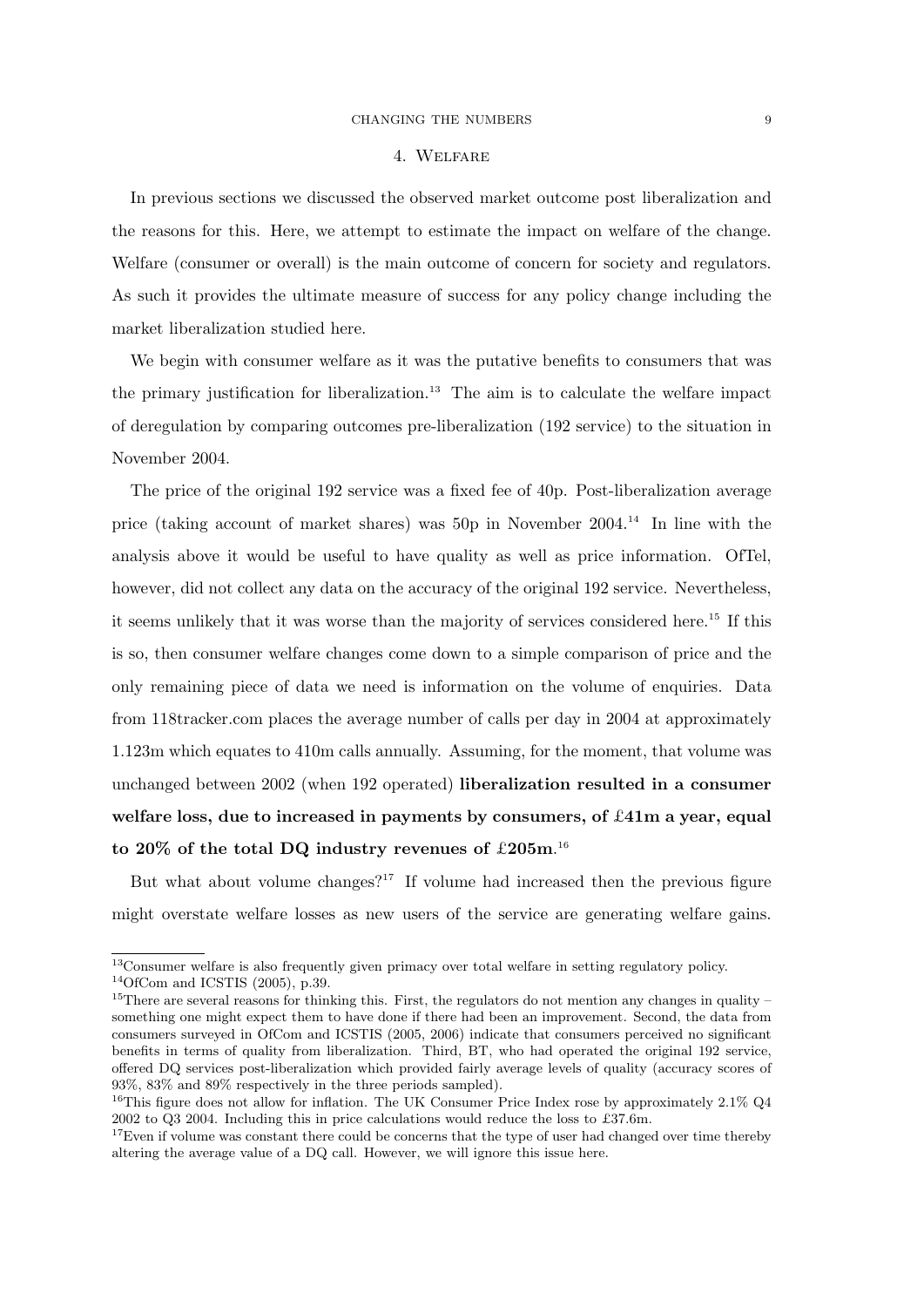Conversely the figure might understate welfare losses if volume had dropped as a result of liberalization – whether because of increased prices, greater confusion, etc. The evidence here is limited but the results of the consumer surveys conducted by OfCom/ICSTIS are highly suggestive.<sup>18</sup> These strongly indicate that usage had fallen. Consistently across all of the reports, consumers report declining usage, often citing price or uncertainty as factors in their decision. For example, the very earliest survey, Oftel and ICSTIS (2003), reports (p. 7): "Two-thirds of DQ users continue to call these services using the new numbers, while 1 in 5 customers claim to use DQ less – largely deterred by cost". The November 2004 survey (our benchmark dataset) found that, of those surveyed, 35% reported less usage while 47% reported unchanged usage and only 1% reported their usage had increased, and this pattern carries over almost unchanged to the survey a year later in November 2005.<sup>19</sup> Again perceptions of cost are cited as the major reason for less usage. In 2004, of those reporting less usage, 51% cited 'cost' and 38% specifically said 118 operators were too expensive (though it should be kept in mind that 19% thought, incorrectly, that the 192 service had been free). Interestingly, difficulty remembering the new numbers was the next most cited reason for reduced usage (mentioned by 16%), which suggests that behavioural issues related to confusion and memory might have played a significant reason in reducing demand for these services.

Thus it seems likely that there was at least some decline in usage and at least part of this decline can be attributed to liberalization. This would imply increasing our estimates of welfare loss. However, we should bear in mind that we only have survey data. Furthermore there were other changes, such as increased uptake and availability of online services, that might also have accounted for a decline in usage.<sup>20</sup> We will therefore err on the side of caution and assume simply that no additional welfare impacts, positive or negative, associated to changes in utilization resulting from liberalization.

The last step is to extend estimates of consumer welfare to total welfare by incorporating producer surplus (i.e. profits of DQ providers). Here we are hampered by data availability

<sup>18</sup>One would have preferred direct evidence from call volume data. OfCom and ICSTIS (2005), p.9 footnote 7, states that OfCom/ICSTIS themselves planned to obtain such information but no mention of it is made in the 2006 report a year later. Information from 118tracker.com suggested that calls had fallen from 750m a year pre-liberalization to around 400m a year post-liberalization and have then stayed fairly flat or risen slightly to 420-430m a year buoyed by demand from e.g. increasing mobile uptake.

<sup>&</sup>lt;sup>19</sup>OfCom and ICSTIS (2005) pp. 9-10, OfCom and ICSTIS (2006) p. 10.

 $2020\%$  of those reporting infrequent use of DQ services cited the Internet as an alternative (7% referred to 'specialist' internet directories).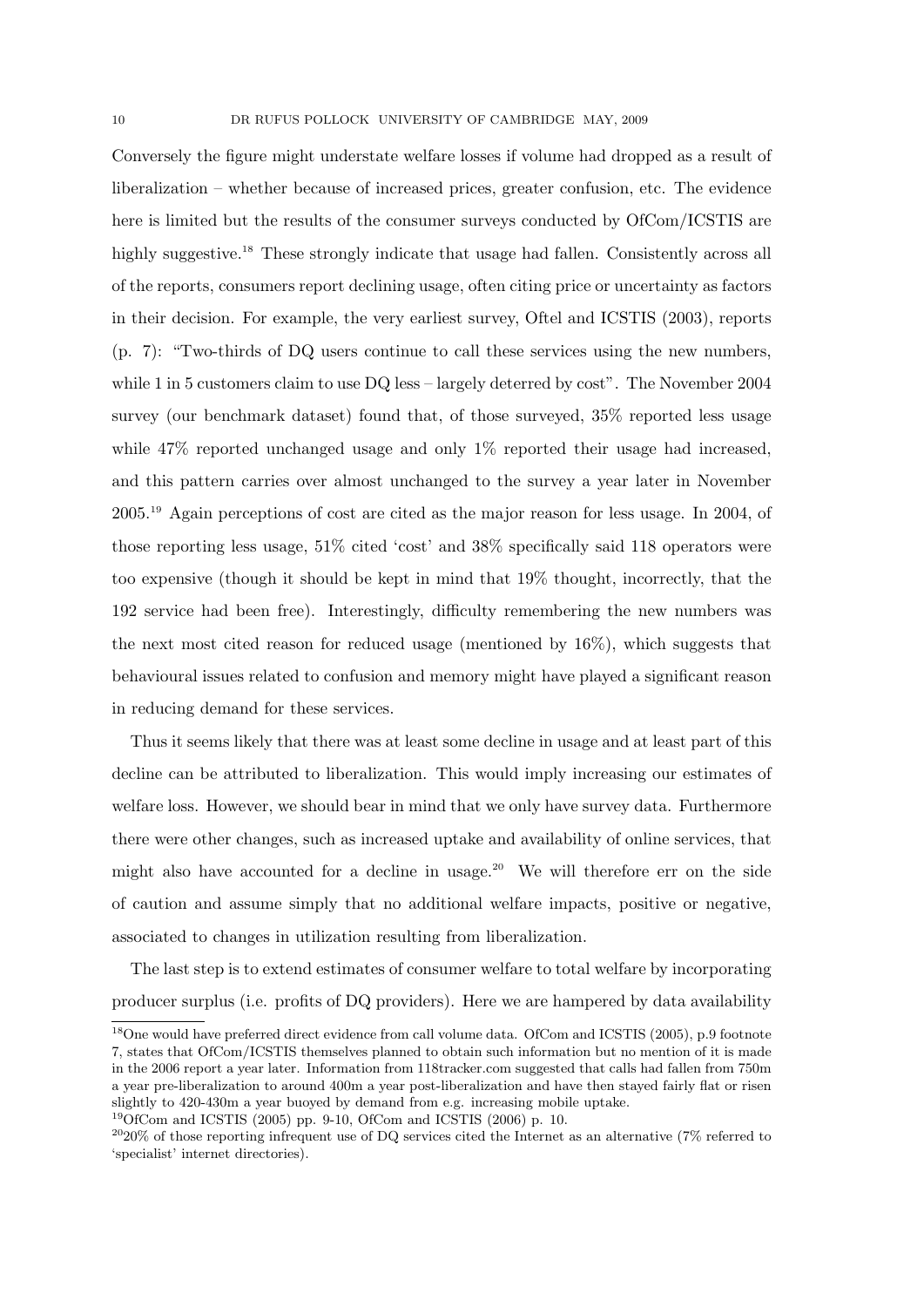as we have little direct evidence on firms' costs and profits.<sup>21</sup> What data we do possess suggests that profits have not been substantial. For example, in 2003, The Number made a £17.5 m loss. In 2004 this climbed to a profit of 'between £5m and £10m' but by 2006 they had fallen back to a £900k loss.<sup>22</sup> Other providers are unlikely to have fared much better and combined with their small scale make it very unlikely that profits at other firms – where positive – were much above the hundred of thousands.

There are other reasons to think that producer surplus was low or negative. First, it seems very likely that the costs of providing DQ services increased post-liberalization. DQ service provision is likely to display economies of scale and involve sunk cost. Liberalization resulted in a proliferation of providers and large-scale entry. Many of these providers were likely operating well below any minimum efficient scale and at least some costs of entry would have been sunk.

Second, there were large expenditures on advertising. Here these can be counted unambiguously as a welfare loss because a) advertising was associated with worse products (from a price/quality perspective), and b) advertising would have been unnecessary in the absence of liberalization. The figures discussed above suggest advertising costs at the industry level in the region of £5-15m a year (on average) – at least for the 3 years postliberalization. Such large sums being added to providers costs would substantially reduce any possible producer surplus.

Taken together these points strongly suggest that liberalization's impact on producer surplus is close to zero, or even negative  $-$  in any case almost certainly small relative to the impact on consumer welfare. Thus, overall, the decline in total welfare is likely to have been similar, or even slightly greater than, the decline in consumer welfare. The decline in consumer welfare was approximately £40m a year, almost 20% of industry revenues.

<sup>&</sup>lt;sup>21</sup>For example, The Number is wholly owned subsidiary of a privately held US company InfoNXX and provides very limited accounting information while BT in its available accounts does not provide a breakdown to a level sufficient to give information about its DQ operations.

<sup>22</sup>See http://www.independent.co.uk/news/business/news/the-number-rings-up-the-wrong-figures-483005. html (accessed 2008-11-28) and http://business.timesonline.co.uk/tol/business/industry\_ sectors/telecoms/article2859387.ece (accessed 2008-11-28). Some of this loss in 2006 could be attributed to The Number's investments in new European markets.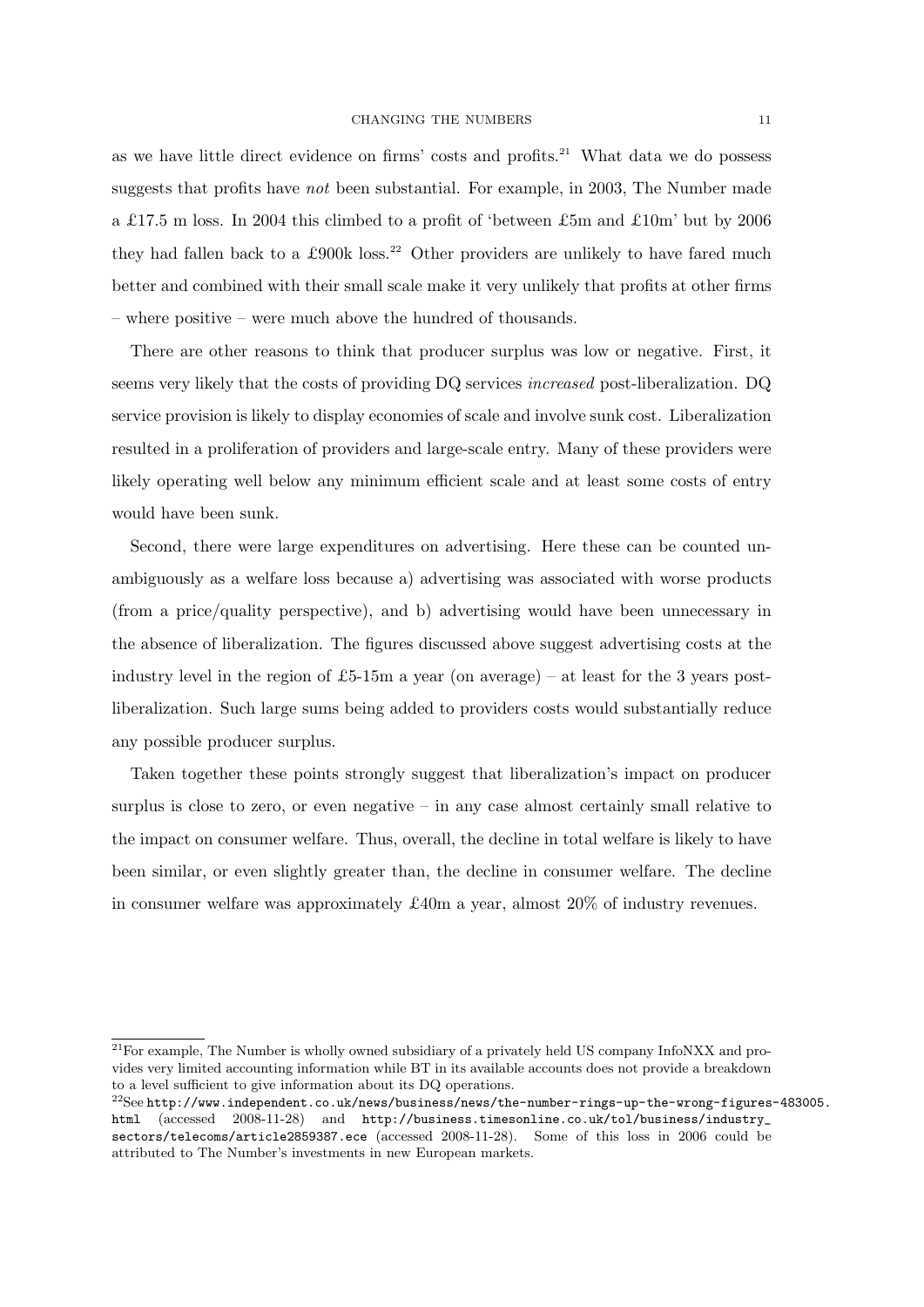#### 5. Conclusion

This paper has examined the liberalization of the directory enquiries market in the UK. It has shown that, contrary to expectations, more competition and choice did not deliver better quality at lower prices. Instead, the market was dominated by two services which offered no quality advantages but charged prices which were almost twice that of other available providers and significantly (20%) above the price of the service prior to liberalization. Total welfare losses amounted to  $\pounds 40m$  a year, a substantial figure considering that industry turnover was only around £200m.

The reasons for this outcome can largely be traced to behavioural issues. In particular, DQ services are rarely used by consumers, have relatively small costs per use, are hard to remember and their attributes (price, accuracy etc) are difficult to discover and recall. As a result consumers were not able to make 'informed' choices. Instead it appears likely that they fell back to a default option of using the first number they recalled. This, in turn, was largely determined by the 'memorability' of a number and advertising.

In this industry advertising was employed heavily, especially by the dominant firms, with expenditure somewhere between 5 and 10% of total industry turnover. Despite being largely 'informative' here advertising was clearly 'inefficient' in the sense of being associated with consumer usage of 'worse' services (in the price/quality sense). Thus, separate from any other points, this paper provides a clear example of 'inefficient' or 'harmful' advertising whose impact on welfare was negative.

In this industry it seems clear, at least ex post, that liberalization per se was unlikely to deliver its promised benefits. In particular, while liberalization may have permitted entry by more efficient firms – and it is noticeable that there were several firms which did offer cheaper services cheaper than the original 192 service – there was no guarantee that they would be used by consumers.

Under these circumstances competition for the market rather than in the market might well have made been the better approach (if change were needed at all). A single DQ number could have been retained but with competition to provide the DQ service at that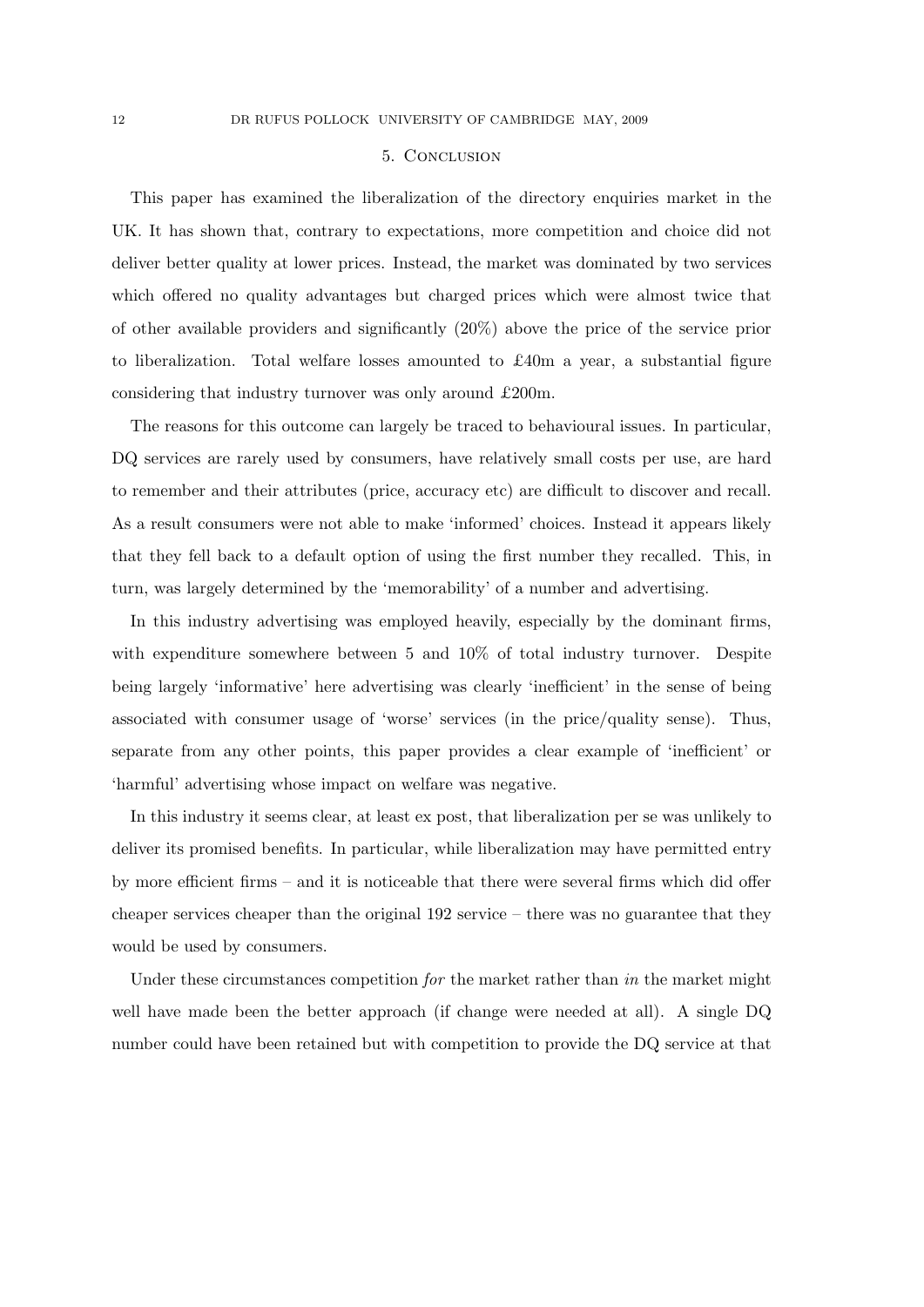number – one could even have retained multiple providers with calls automatically routed to one of them to enable some version of yardstick competition.<sup>23</sup>

The experience of the liberalization of the DQ market offers a variety of important lessons. Most significantly it highlights the importance of considering behavioural limitations when designing regulatory interventions. Choice is not the same as informed choice. As such, more choice is not always better and the benefits of competition may only be realized if appropriate attention is given to how users will avail themselves of the choice it provides.

## APPENDIX A. NOTES ON DATA

The majority of our data on DQ providers comes from post-implementation assessments performed jointly by OfCom (the successor to OfTel) and ICSTIS. Four assessments were performed, Oftel and ICSTIS (2003) conducted in October 2003 (published November 2003), OfCom and ICSTIS (2004) in March 2004 (published in June 2004), OfCom and ICSTIS (2005) in November 2004 (published in March 2005) and OfCom and ICSTIS (2006) in November 2005 (published in March 2006). In general, the data presented in the main section of the paper derives from the middle one of these assessments whose data was collected in Nov 2004. The reason for this choice was a) at that point the transition to the new numbers had been completed for over a year and therefore the market had had time to stabilise (and consumers to adapt) b) the associated report provides the most detailed level of information. However, we would emphasize that using, for example, the later data from November 2005 makes no material difference to any of our findings: the market share of the dominant providers actually increased from 2004 to 2005 while the other metrics were little changed.<sup>24</sup>

A.0.1. Computation of Variables. Market shares were computed by OfCom/ICSTIS from call volume information provided by market participants and surveys of consumers.<sup>25</sup> We have validated the figures for the largest DQ providers from information provided by the leading independent market analyst (118tracker.com). The same analyst has also

<sup>&</sup>lt;sup>23</sup>If bespoke or customized services were felt to be important these could either have been given a new number space or incorporated within the existing premium-rate framework.

<sup>&</sup>lt;sup>24</sup>One the reasons that detailed response times are omitted from the March 2006 report is that, according to the authors, the data is little changed since the previous one.

<sup>25</sup>See OfCom and ICSTIS (2004), Chapter 3, footnote 4.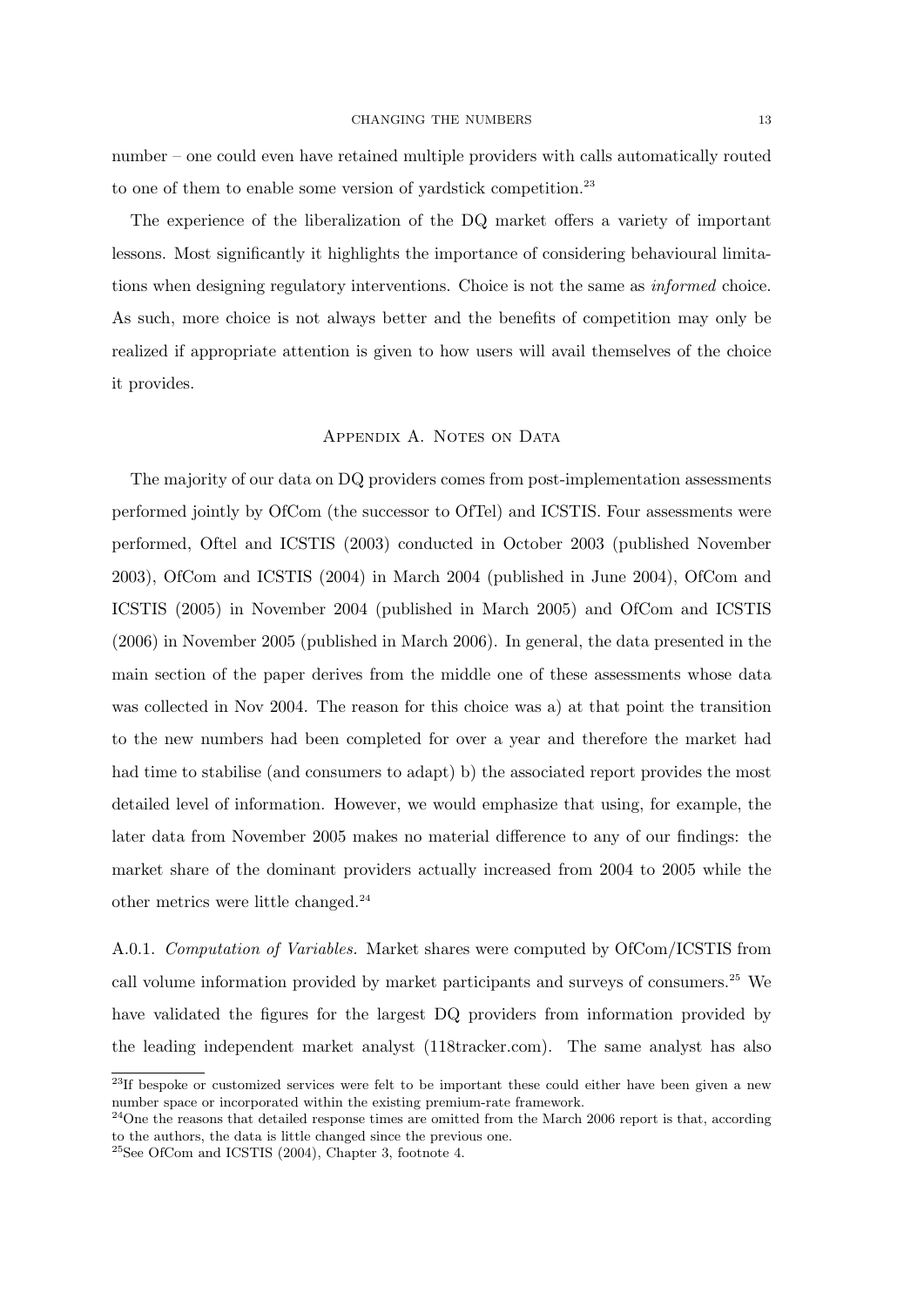confirmed that the market shares found in the later OfCom/ICSTIS reports have largely continued up to the present. In particular, The Number and BT have both remained the largest providers (by some way).



Figure 2. Costs versus Time Taken to Supply DQ Information (from start of call). Market share is indicated by the size of the circle (the very smallest circles correspond to providers whose market share is unknown – but below 1%). To increase readability only the last 3 digits of the DQ number are shown.

Prices both in level and form vary across DQ providers. Some charge a single fixed fee, others a tariff based on connection time and others a combination of both. The costs used in this paper are those computed by OfCom/ICSTIS based on the published price schedules of providers and average call length for that provider (where that was relevant).

Accuracy was computed by OfCom/ICSTIS via sampling of DQ providers. That is a call was made with a request for specific information (phone number or address) with the result subsequently compared to the correct values. The two later reports provide two distinct measures of accuracy: 'specific' and 'general'. Specific accuracy was defined to mean "a request results in the correct number and in the case of business requests